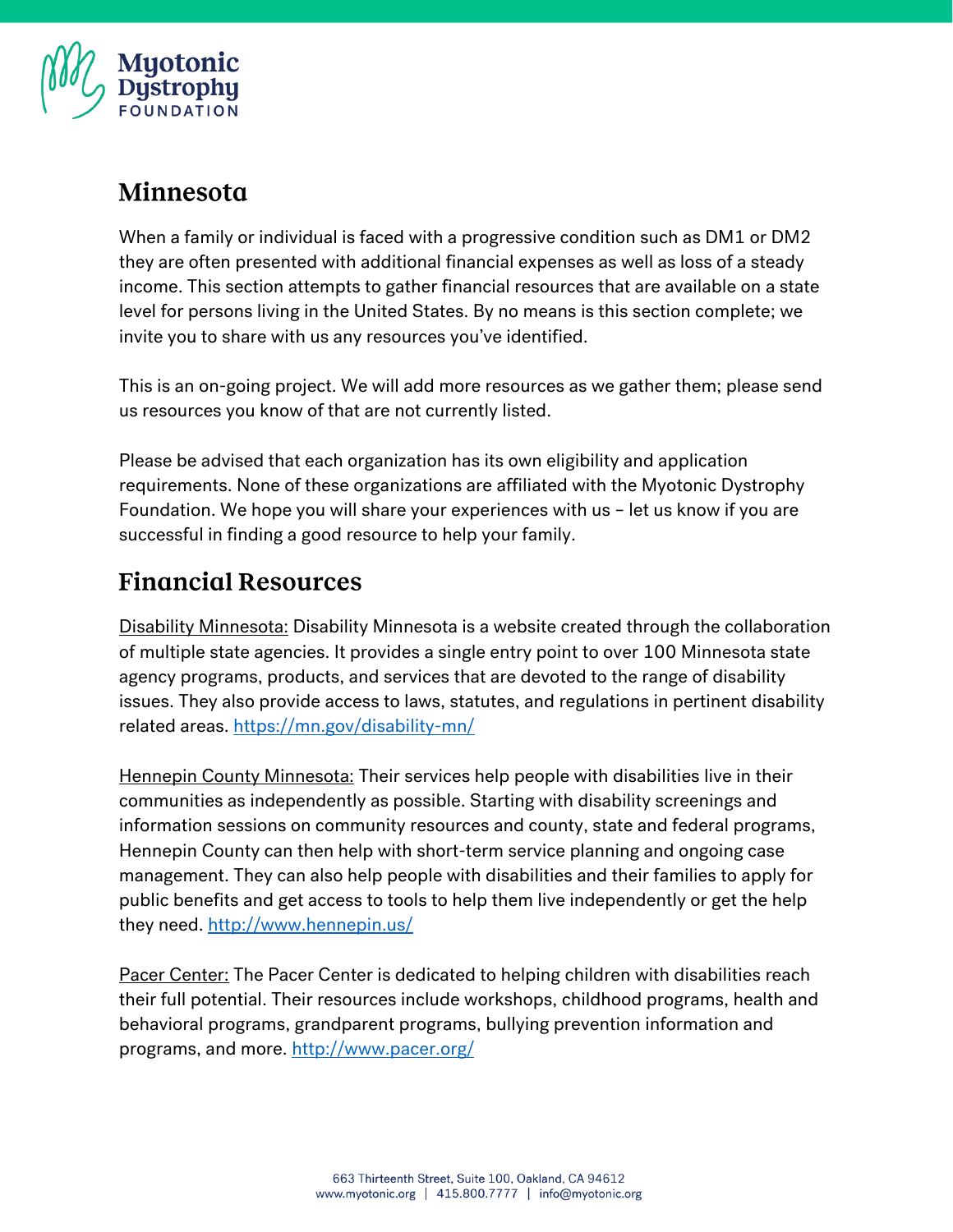

Partners in Community Support: PICS takes the worry and stress out of the legal and financial aspects of payroll and self-directed care. They help with processing payroll, processing pay expenses and reimbursements, handling reporting and taxes, and more. <http://www.lssmn.org/pics/>

Resource List of Minnesota Disability Organizations: This list holds more than 30 different organizations, descriptions included, ranging from housing to finances to independent living. State and national resources located in Minnesota are included. <https://www.pacer.org/parent/php/PHP-c36.pdf>

## **Autism Related Resources**

Autism Society of Minnesota: AuSM is a non-profit organization committed to education, advocacy and support designed to enhance the lives of those affected by autism from birth through retirement. They offer membership, counseling and consulting, education, training, classes, summer programs, and more.<http://www.ausm.org/index.php>

## Employment

Career Opportunities for Students with Disabilities: COSD assists college students and recent graduates with the skills necessary to secure a desired career. They hold courses and information sessions, and help students to plan for their working future. <http://www.cosdonline.org/home>

Opportunity Partners: Opportunity Partners is a Minnesota nonprofit organization that works alongside people with disabilities to provide job training, employment and residential support for people to live more independently, succeed on the job and lead lives filled with purpose and meaning. They offer educational services, training, residential services, business services, and more.<http://opportunities.org/>

Midwest Special Services: MSS offers vocational and education training to help people with disabilities lead full working lives. They have day training, vocational services, autism services, and more.<http://www.mwsservices.org/>

Scholarship for Disabled People-The Courage Center: The program is intended to assist people who have a sensory impairment or physical disability who want to pursue educational goals or gain technical expertise beyond high school. [https://www.allinahealth.org/Courage-KennyRehabilitation-Institute/Programs](https://www.allinahealth.org/Courage-KennyRehabilitation-Institute/Programs-andservices/Scholarship-for-people-with-disabilities/)[andservices/Scholarship-for-people-with-disabilities/](https://www.allinahealth.org/Courage-KennyRehabilitation-Institute/Programs-andservices/Scholarship-for-people-with-disabilities/)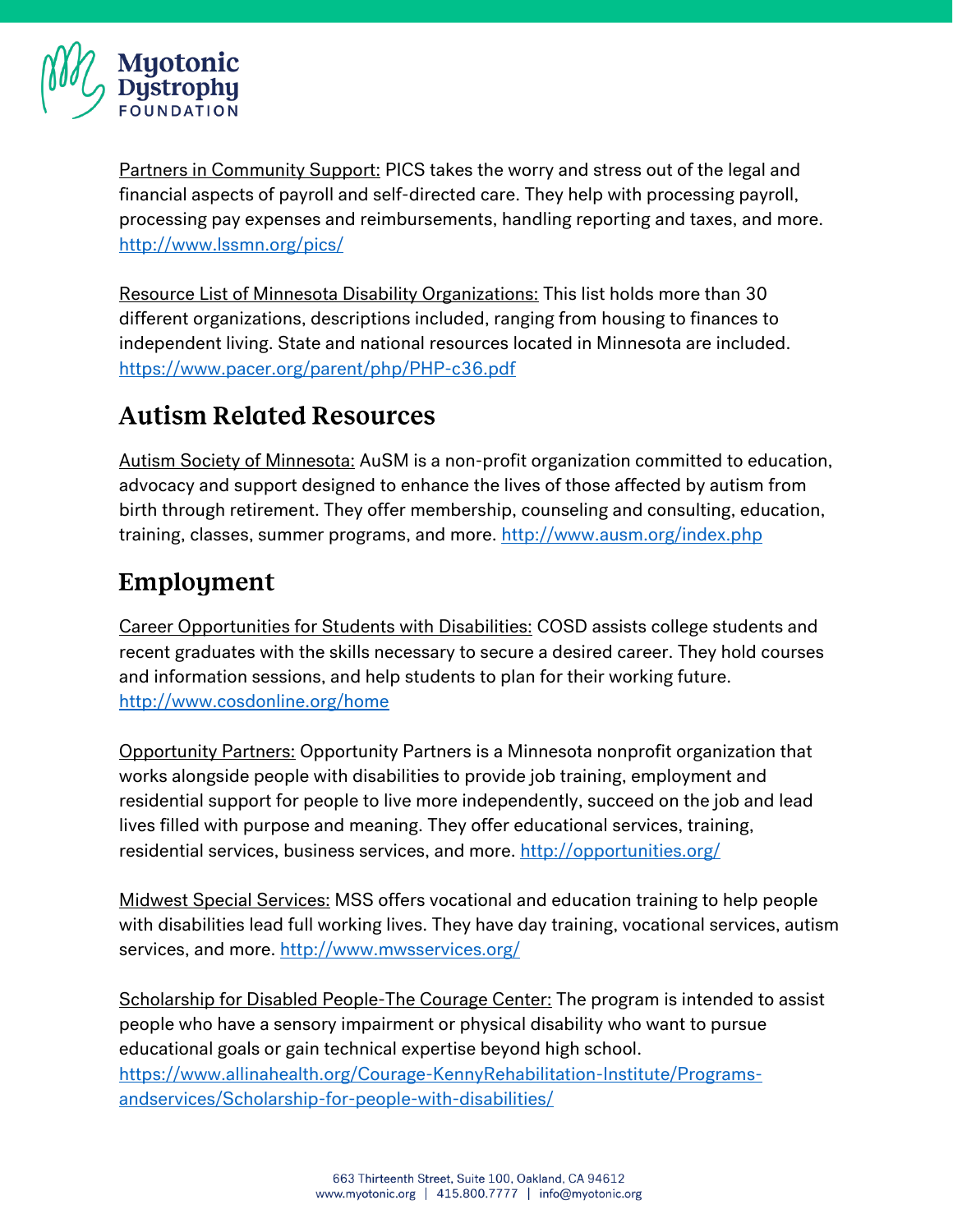

# **Exercise and Outdoors**

Capable Partners: This organization strives to offer the great outdoors to everyone, including those with disabilities. They lead programs and activities for those with disabilities to experience fishing, hunting, and related opportunities. They lead accessible, low/no cost trips for everyone, including those in wheelchairs or with other assistive technologies.<http://www.capablepartners.org/>

Confidence Learning Center: The Confidence Learning Center, otherwise known as Camp Confidence, is an outdoor center for persons with developmental and cognitive disabilities. The programs at Camp Confidence are aimed at promoting self-confidence and self-esteem, and the necessary skills to become full, contributing members of society. The campers achieve this through active "hands-on", activities and participation in a variety of outdoor experiences.

<http://www.campconfidence.com/page/show/1730600-home>

True Friends Camp Eden Wood: With more than six camp locations throughout Minnesota, True Friends provides life changing respite and camp opportunities for children, families, and caregivers with disabilities. Classic camp sessions provide the experience of camp for children and teens, whilst offering their families and caregivers a chance for respite. They also offer "weekends away" for children and teens. Siblings and friends are welcome too!<http://truefriends.org/>

Special Olympics Minnesota: Special Olympics Minnesota offers children and adults with intellectual disabilities year-round sports training and competition. Alongside their teams and athletic competitions, they hold numerous annual events including the polar plunge, a dance marathon, a 5k, a truck convoy, and many more. [http://specialolympicsminnesota.org](http://specialolympicsminnesota.org/)

We Can Ride: We can ride is a non-profit, PATH accredited therapeutic equestrian center that provides riding to those with disabilities. They offer therapeutic riding, hippotherapy, equine facilitated psychotherapy, and multiple events every year.<http://wecanride.org/>

# Housing

Access North: Access North is the center for independent living the counties of northern Minnesota. Their services include training and information, independent living skills trainings, advocacy, group support, and more. They also hold social events and newsletters.<http://www.accessnorth.net/>